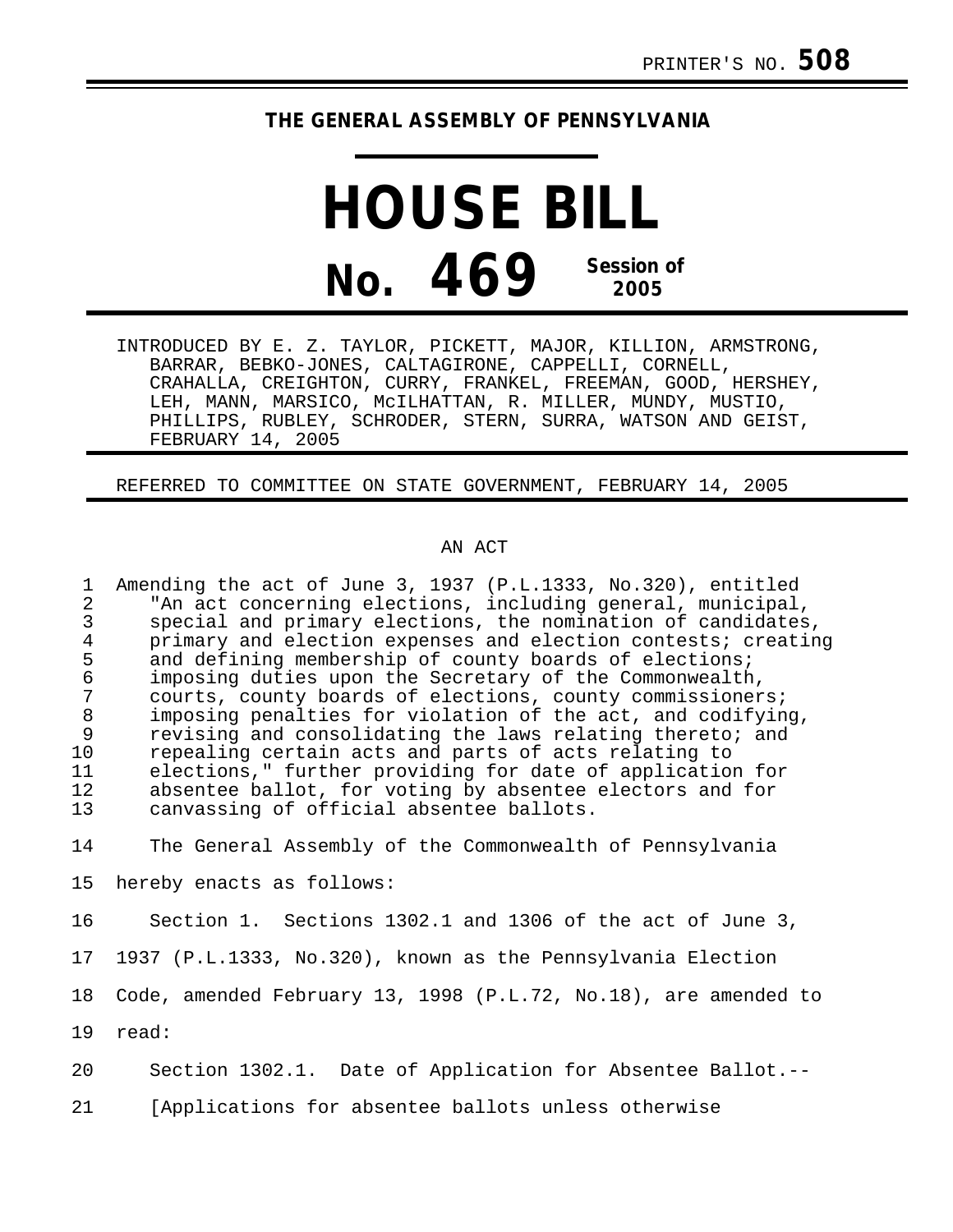1 specified]

2 (a) Except as provided in subsections (b) and (c), 3 applications for absentee ballots shall be received in the 4 office of the county board of elections not earlier than fifty 5 (50) days before the primary or election and not later than five 6 o'clock P.M. of the first Tuesday prior to the day of any 7 primary or election. [: Provided, however, That]

8 (b) Except as provided in subsection (c), in the event any 9 elector otherwise qualified who is so physically disabled or ill 10 on or before the first Tuesday prior to any primary or election 11 that he is unable to file his application or who becomes 12 physically disabled or ill after the first Tuesday prior to any 13 primary or election and is unable to appear at his polling place 14 or any elector otherwise qualified who because of the conduct of 15 his business, duties or occupation will necessarily be absent 16 from the municipality of his residence on the day of the primary 17 or election, which fact was not and could not reasonably be 18 known to said elector on or before the first Tuesday prior to 19 any primary or election, the elector shall be entitled to an 20 absentee ballot at any time prior to five o'clock P.M. on the 21 first Friday preceding any primary or election upon execution of 22 an Emergency Application in such form prescribed by the 23 Secretary of the Commonwealth.

24 (c) In the event any elector otherwise qualified who becomes 25 so physically disabled or ill between five o'clock P.M. on the 26 first Friday preceding any primary or election and eight o'clock 27 P.M. on the day of any primary or election that he is unable to 28 appear at his polling place or any elector otherwise qualified 29 who because of the conduct of his business, duties or occupation 30 will necessarily be absent from the municipality of his 20050H0469B0508 - 2 -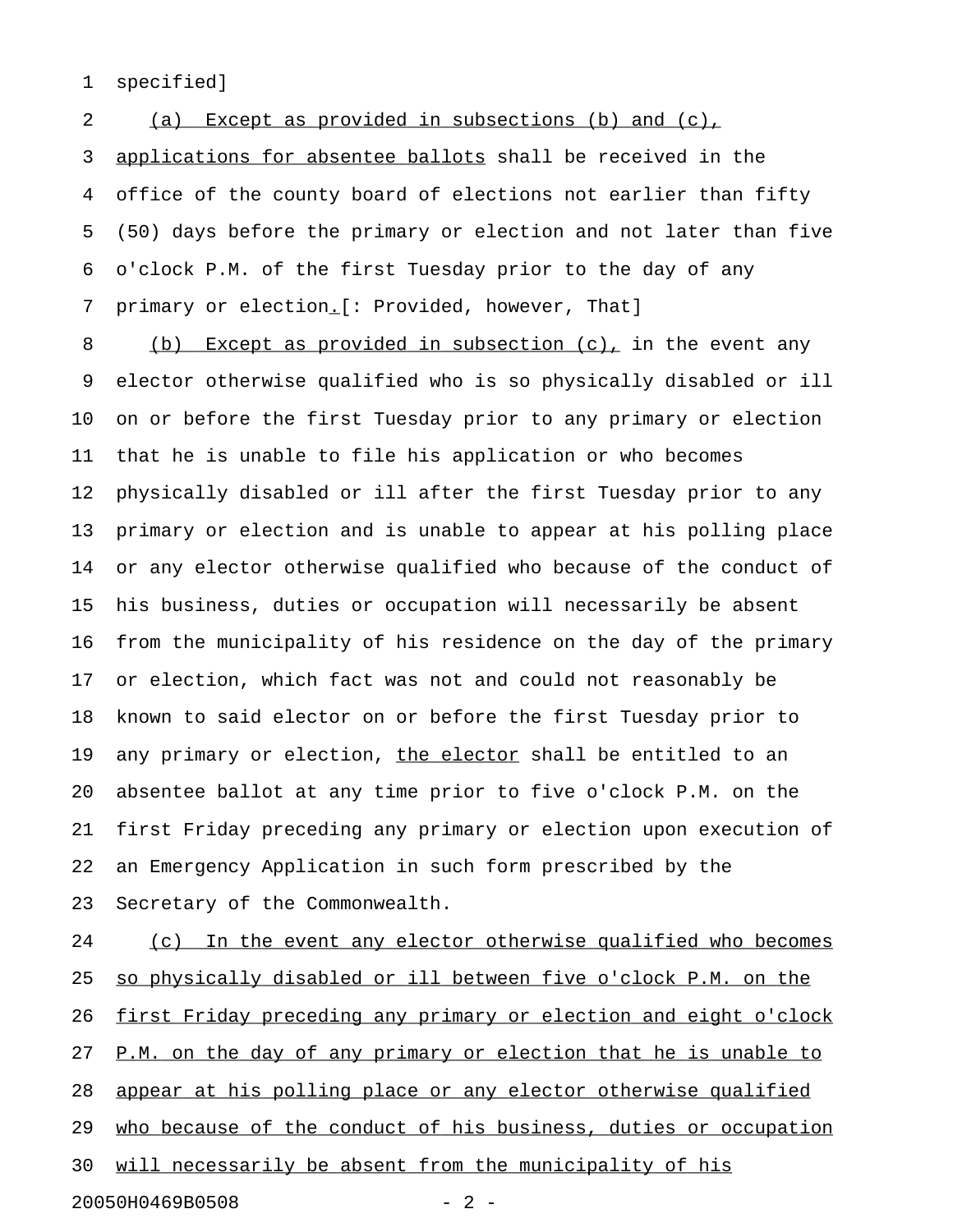1 residence on the day of the primary or election, which fact was 2 not and could not reasonably be known to said elector prior to 3 five o'clock P.M. on the first Friday preceding any primary or 4 election, the elector shall be entitled to an absentee ballot if 5 the elector completes and files with the court of common pleas 6 in the county in which the elector is qualified to vote an 7 Emergency Application or a letter or other signed document, 8 which includes the same information as is provided on the 9 Emergency Application. Upon a determination that the elector is 10 a qualified absentee elector under section 1301, the judge shall 11 issue an absentee ballot to the elector. If the elector is 12 unable to appear in court, the judge shall direct a deputy 13 sheriff of the county to deliver the absentee ballot to the 14 elector. Upon completion of the absentee ballot, the elector 15 shall seal the ballot in the official absentee ballot envelopes. 16 The deputy sheriff shall deliver the absentee ballot to the 17 county board of elections, who shall distribute the ballots, 18 unopened to the absentee voter's respective election district. 19 (d) In the case of an elector who is physically disabled or 20 ill on or before the first Tuesday prior to a primary or 21 election or becomes physically disabled or ill after the first 22 Tuesday prior to a primary or election, such Emergency 23 Application, letter or other signed document shall contain a 24 supporting affidavit from his attending physician stating that 25 due to physical disability or illness said elector was unable to 26 apply for an absentee ballot on or before the first Tuesday 27 prior to the primary or election or became physically disabled 28 or ill after that period.

29 (e) In the case of an elector who is necessarily absent 30 because of the conduct of his business, duties or occupation 20050H0469B0508 - 3 -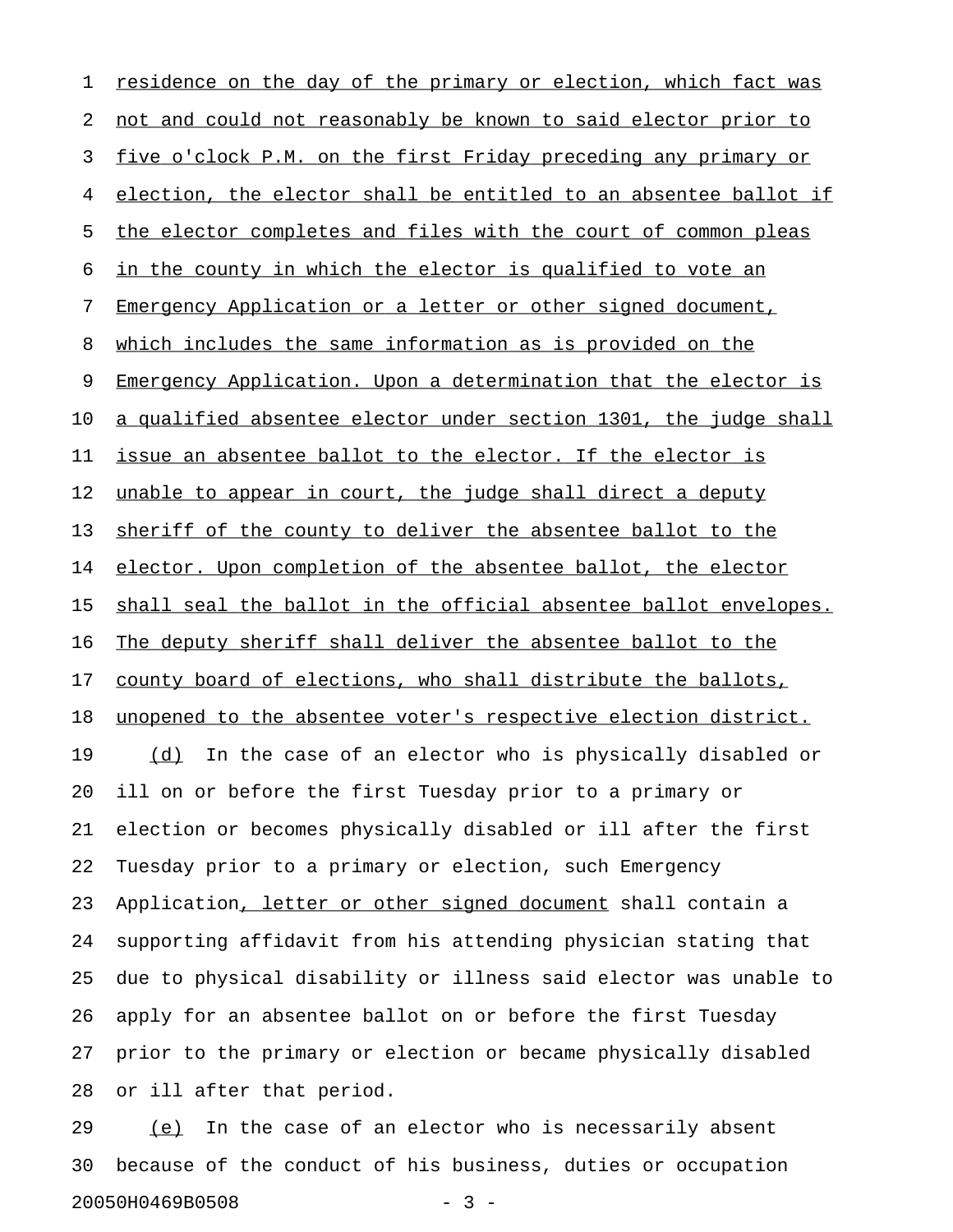1 under the unforeseen circumstances specified in [this 2 subsection] subsections (b) and (c), such Emergency Application, 3 letter or other signed document shall contain a supporting 4 affidavit from such elector stating that because of the conduct 5 of his business, duties or occupation said elector will 6 necessarily be absent from the municipality of his residence on 7 the day of the primary or election which fact was not and could 8 not reasonably be known to said elector on or before the first 9 Tuesday prior to the primary or election.

10 Section 1306. Voting by Absentee Electors.--(a) [At] Except 11 as provided in paragraphs  $(1)$ ,  $(2)$  and  $(3)$ , at any time after 12 receiving an official absentee ballot, but on or before five 13 o'clock P. M. on the Friday prior to the primary or election, 14 the elector shall, in secret, proceed to mark the ballot only in 15 black lead pencil, indelible pencil or blue, black or blue-black 16 ink, in fountain pen or ball point pen, and then fold the 17 ballot, enclose and securely seal the same in the envelope on 18 which is printed, stamped or endorsed "Official Absentee 19 Ballot."

20 (1) Any elector who submits an Emergency Application and 21 receives an absentee ballot in accordance with section 1302.1(b) 22 or (c) shall mark the ballot on or before eight o'clock P.M. on 23 the day of the primary or election. This envelope shall then be 24 placed in the second one, on which is printed the form of 25 declaration of the elector, and the address of the elector's 26 county board of election and the local election district of the 27 elector. The elector shall then fill out, date and sign the 28 declaration printed on such envelope. Such envelope shall then 29 be securely sealed and the elector shall send same by mail, 30 postage prepaid, except where franked, or deliver it in person 20050H0469B0508 - 4 -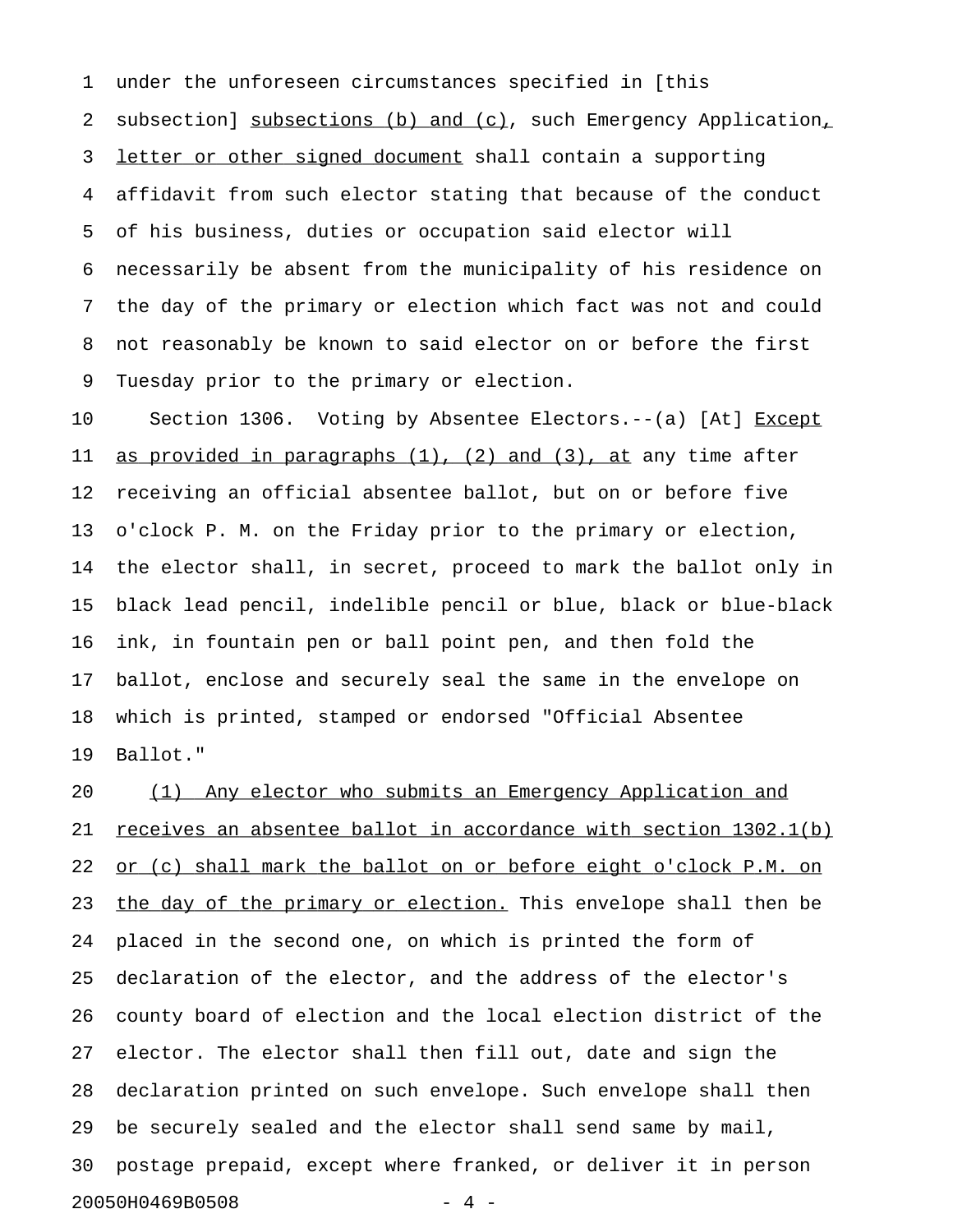1 to said county board of election[:].

2 [Provided, however, That any] (2) Any elector, spouse of the 3 elector or dependent of the elector, qualified in accordance 4 with the provisions of section 1301, subsections (e), (f), (g) 5 and (h) to vote by absentee ballot as herein provided, shall be 6 required to include on the form of declaration a supporting 7 declaration in form prescribed by the Secretary of the 8 Commonwealth, to be signed by the head of the department or 9 chief of division or bureau in which the elector is employed, 10 setting forth the identity of the elector, spouse of the elector 11 or dependent of the elector[:].

12 [Provided further, That any] (3) Any elector who has filed 13 his application in accordance with section 1302 subsection (e) 14 (2), and is unable to sign his declaration because of illness or 15 physical disability, shall be excused from signing upon making a 16 declaration which shall be witnessed by one adult person in 17 substantially the following form: I hereby declare that I am 18 unable to sign my declaration for voting my absentee ballot 19 without assistance because I am unable to write by reason of my 20 illness or physical disability. I have made or received 21 assistance in making my mark in lieu of my signature. 22 .....................(Mark) 23 ................................... 24 (Date) 25 ............................... 26 (Signature of Witness) 27 ................................... 28 (Complete Address of Witness) 29 (b) In the event that any such elector, excepting an elector 30 in military service or any elector unable to go to his polling 20050H0469B0508 - 5 -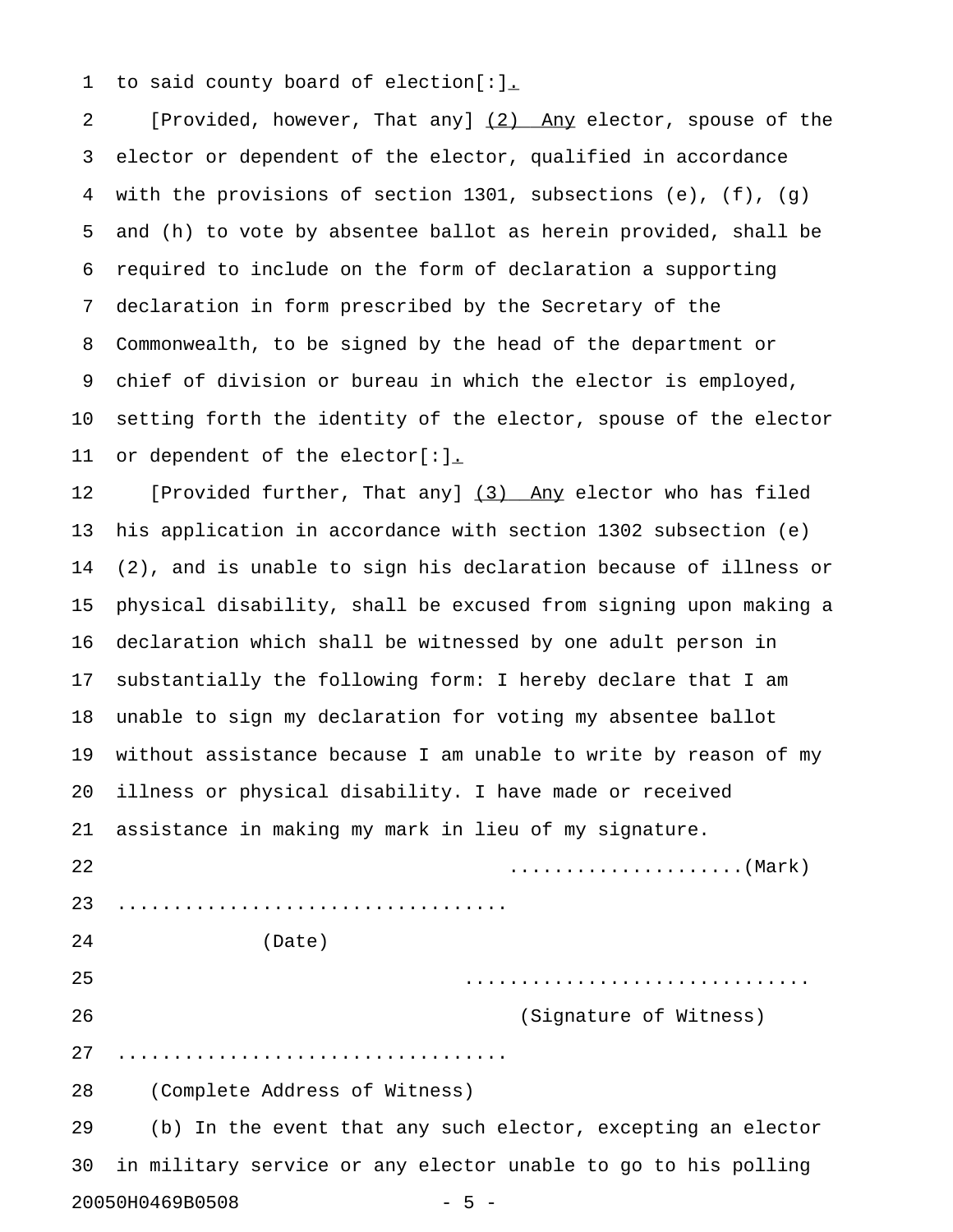1 place because of illness or physical disability, entitled to 2 vote an official absentee ballot shall be in the municipality of 3 his residence on the day for holding the primary or election for 4 which the ballot was issued, or in the event any such elector 5 shall have recovered from his illness or physical disability 6 sufficiently to permit him to present himself at the proper 7 polling place for the purpose of casting his ballot, such 8 absentee ballot cast by such elector shall, be declared void. 9 Any such elector referred to in this subsection, who is 10 within the municipality of his residence, must present himself 11 at his polling place and shall be permitted to vote upon 12 presenting himself at his regular polling place in the same 13 manner as he could have voted had he not received an absentee 14 ballot: Provided, That such elector has first presented himself 15 to the judge of elections in his local election district and 16 shall have signed the affidavit on the absentee voter's 17 temporary registration card, which affidavit shall be in 18 substantially the following form: 19 I hereby swear that I am a qualified registered elector who 20 has obtained an absentee ballot, however, I am present in the 21 municipality of my residence and physically able to present 22 myself at my polling place and therefore request that my 23 absentee ballot be voided. 24 .............................. 25 (Date) (Signature of Elector) 26 ......................................... 27 (Local Judge of Elections) 28 An elector who has received an absentee ballot under the 29 emergency application provisions of section 1302.1, and for 30 whom, therefore, no temporary absentee voter's registration card

20050H0469B0508 - 6 -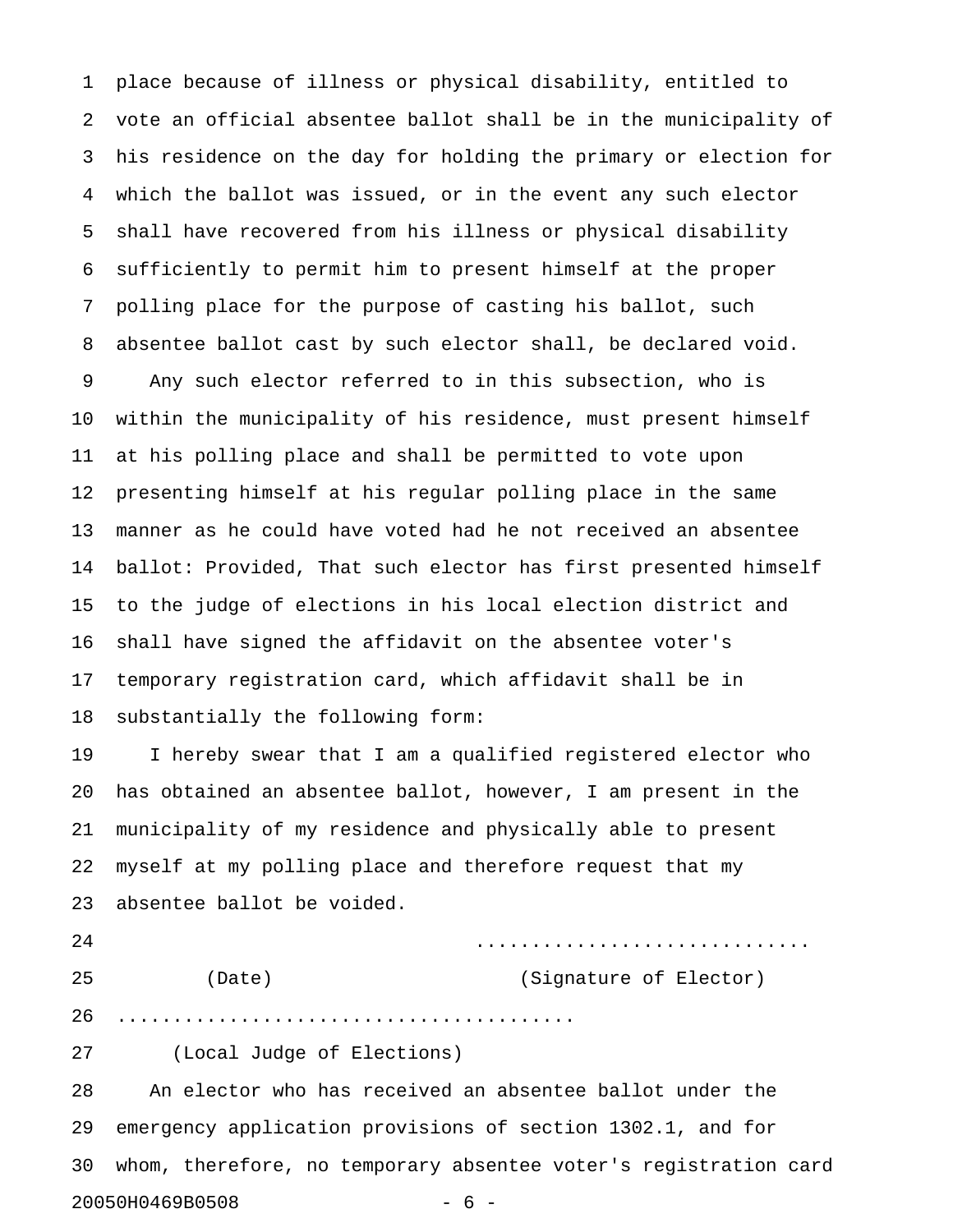1 is in the district register, shall sign the aforementioned 2 affidavit in any case, which the local judge of elections shall 3 then cause to be inserted in the district register with the 4 elector's permanent registration card.

5 Section 2. Section 1308 of the act, amended December 11, 6 1968 (P.L.1183, No.375), February 13, 1998 (P.L.72, No.18) and 7 December 9, 2002 (P.L.1246, No.150), is amended to read: 8 Section 1308. Canvassing of Official Absentee Ballots.-- 9 (a) The county boards of election, upon receipt of official 10 absentee ballots in such envelopes, shall safely keep the same 11 in sealed or locked containers until they distribute same to the 12 appropriate local election districts in a manner prescribed by 13 the Secretary of the Commonwealth.

14 [The] Except as provided in section 1302.1(c), the county 15 board of elections shall then distribute the absentee ballots, 16 unopened, to the absentee voter's respective election district 17 concurrently with the distribution of the other election 18 supplies. Absentee ballots shall be canvassed immediately and 19 continuously without interruption until completed after the 20 close of the polls on the day of the election in each election 21 district. The results of the canvass of the absentee ballots 22 shall then be included in and returned to the county board with 23 the returns of that district. No absentee ballot shall be 24 counted which is received in the office of the county board of 25 election later than [five o'clock P.M. on the Friday immediately 26 preceding the primary or November election.] eight o'clock P.M. 27 on the day of the primary or election.

28 (b) Watchers shall be permitted to be present when the 29 envelopes containing official absentee ballots are opened and 30 when such ballots are counted and recorded.

20050H0469B0508 - 7 -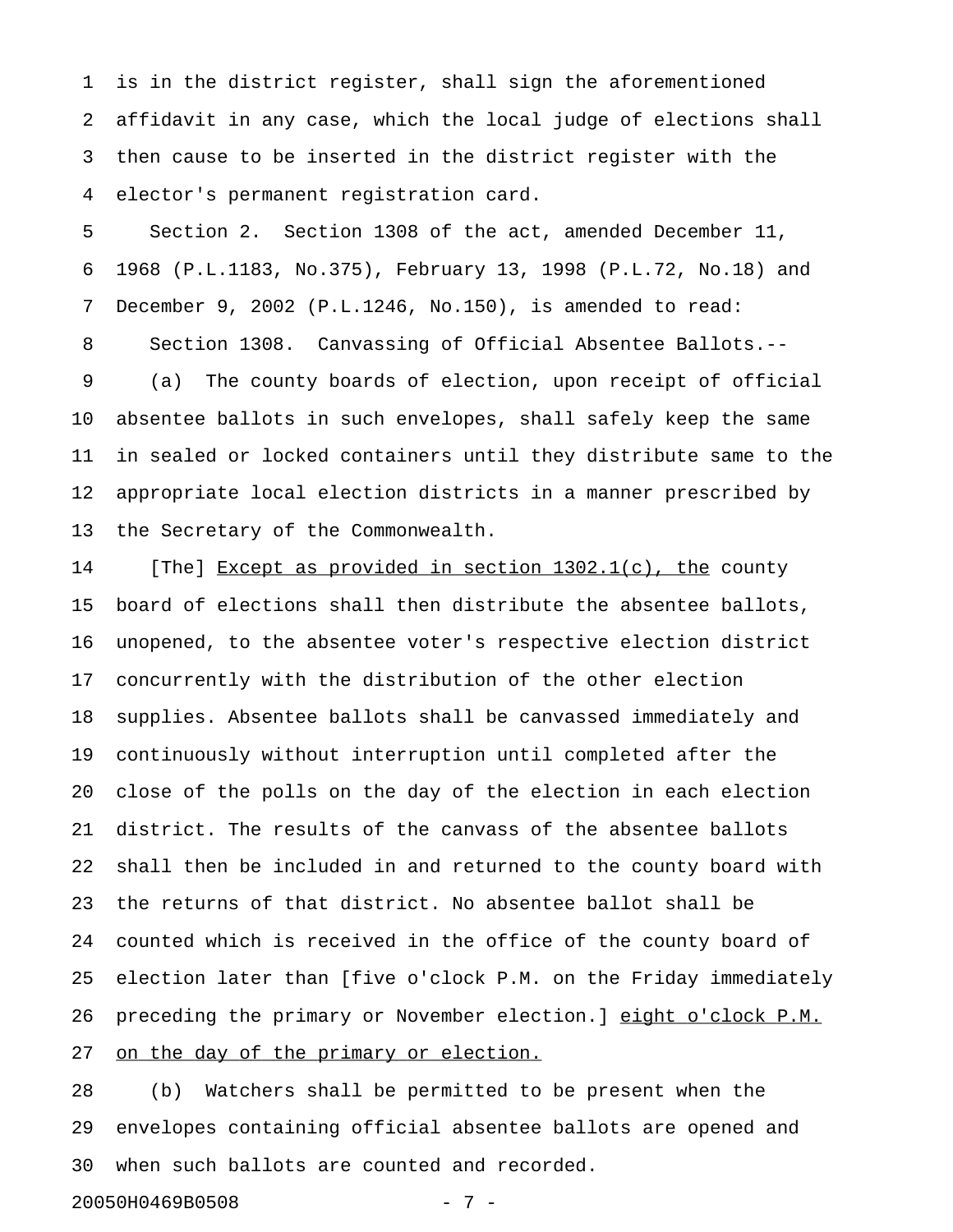1 (b.1) In all election districts in which electronic voting 2 systems are used, absentee ballots shall be opened at the 3 election district, checked for write-in votes in accordance with 4 section 1113-A and then either hand-counted or counted by means 5 of the automatic tabulation equipment, whatever the case may be. 6 (d) Whenever it shall appear by due proof that any absentee 7 elector who has returned his ballot in accordance with the 8 provisions of this act has died prior to the opening of the 9 polls on the day of the primary or election, the ballot of such 10 deceased elector shall be rejected by the canvassers but the 11 counting of the ballot of an elector thus deceased shall not of 12 itself invalidate any nomination or election.

13 (e) At such time the local election board shall then further 14 examine the declaration on each envelope not so set aside and 15 shall compare the information thereon with that contained in the 16 "Registered Absentee Voters File," the absentee voters' list and 17 the "Military Veterans and Emergency Civilians Absentee Voters 18 File." If the local election board is satisfied that the 19 declaration is sufficient and the information contained in the 20 "Registered Absentee Voters File," the absentee voters' list and 21 the "Military Veterans and Emergency Civilians Absentee Voters 22 File" verifies his right to vote, the local election board shall 23 announce the name of the elector and shall give any watcher 24 present an opportunity to challenge any absentee elector upon 25 the ground or grounds (1) that the absentee elector is not a 26 qualified elector; or (2) that the absentee elector was within 27 the municipality of his residence on the day of the primary or 28 election during the period the polls were open, except where he 29 was in military service or except in the case where his ballot 30 was obtained for the reason that he was unable to appear 20050H0469B0508 - 8 -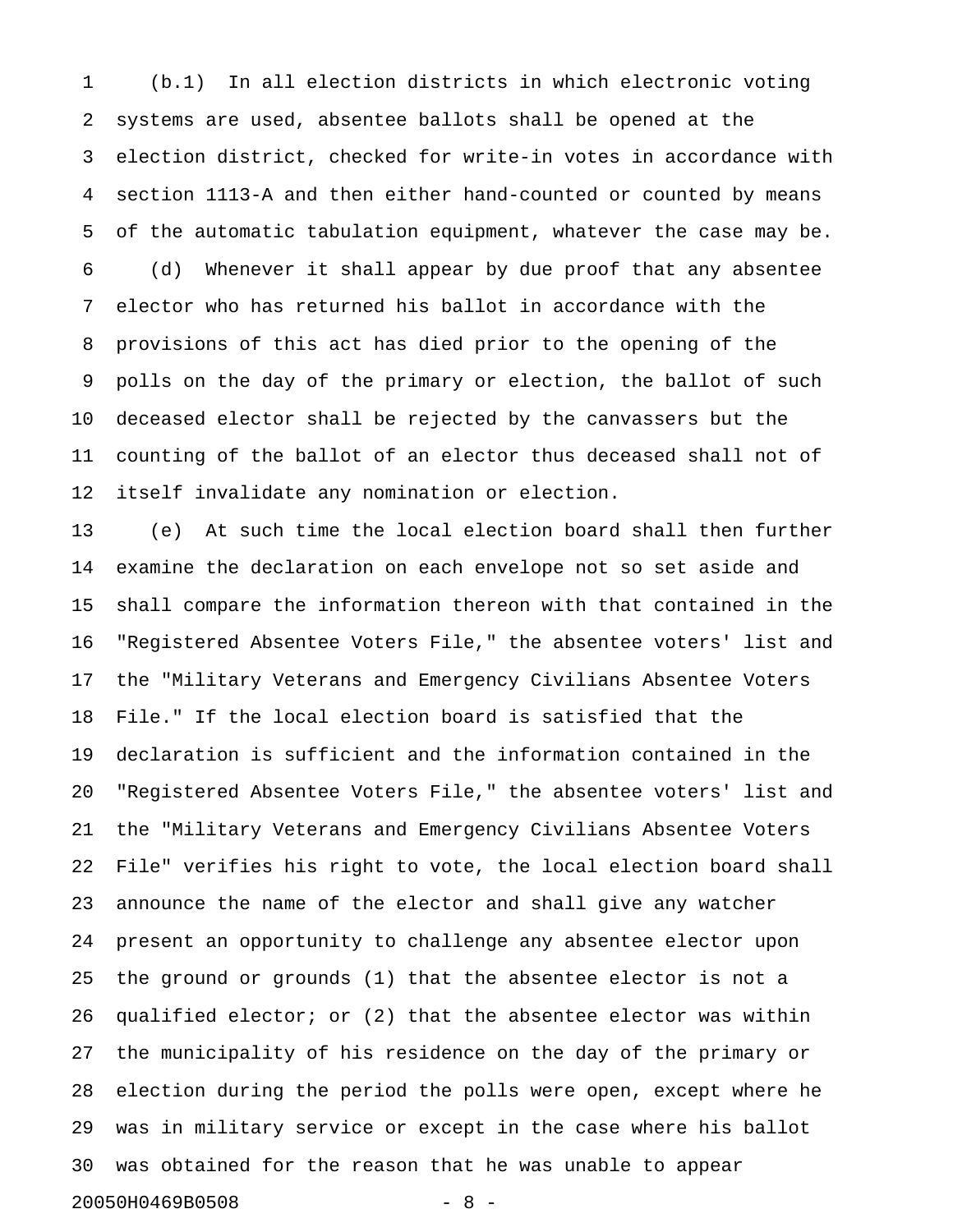1 personally at the polling place because of illness or physical 2 disability; or (3) that the absentee elector was able to appear 3 personally at the polling place on the day of the primary or 4 election during the period the polls were open in the case his 5 ballot was obtained for the reason that he was unable to appear 6 personally at the polling place because of illness or physical 7 disability. Upon challenge of any absentee elector, as set forth 8 herein the local election board shall mark "challenged" on the 9 envelope together with the reason or reasons therefor, and the 10 same shall be set aside for return to the county board unopened 11 pending decision by the county board and shall not be counted. 12 All absentee ballots not challenged for any of the reasons 13 provided herein shall be counted and included with the general 14 return of paper ballots or voting machines, as the case may be 15 as follows. Thereupon, the local election board shall open the 16 envelope of every unchallenged absentee elector in such manner 17 as not to destroy the declaration executed thereon. All of such 18 envelopes on which are printed, stamped or endorsed the words 19 "Official Absentee Ballot" shall be placed in one or more 20 depositories at one time and said depository or depositories 21 well shaken and the envelopes mixed before any envelope is taken 22 therefrom. If any of these envelopes shall contain any 23 extraneous marks or identifying symbols other than the words 24 "Official Absentee Ballot," the envelopes and the ballots 25 contained therein shall be set aside and declared void. The 26 local election board shall then break the seals of such 27 envelopes, remove the ballots and record the votes in the same 28 manner as district election officers are required to record 29 votes. With respect to the challenged ballots, they shall be 30 returned to the county board with the returns of the local 20050H0469B0508 - 9 -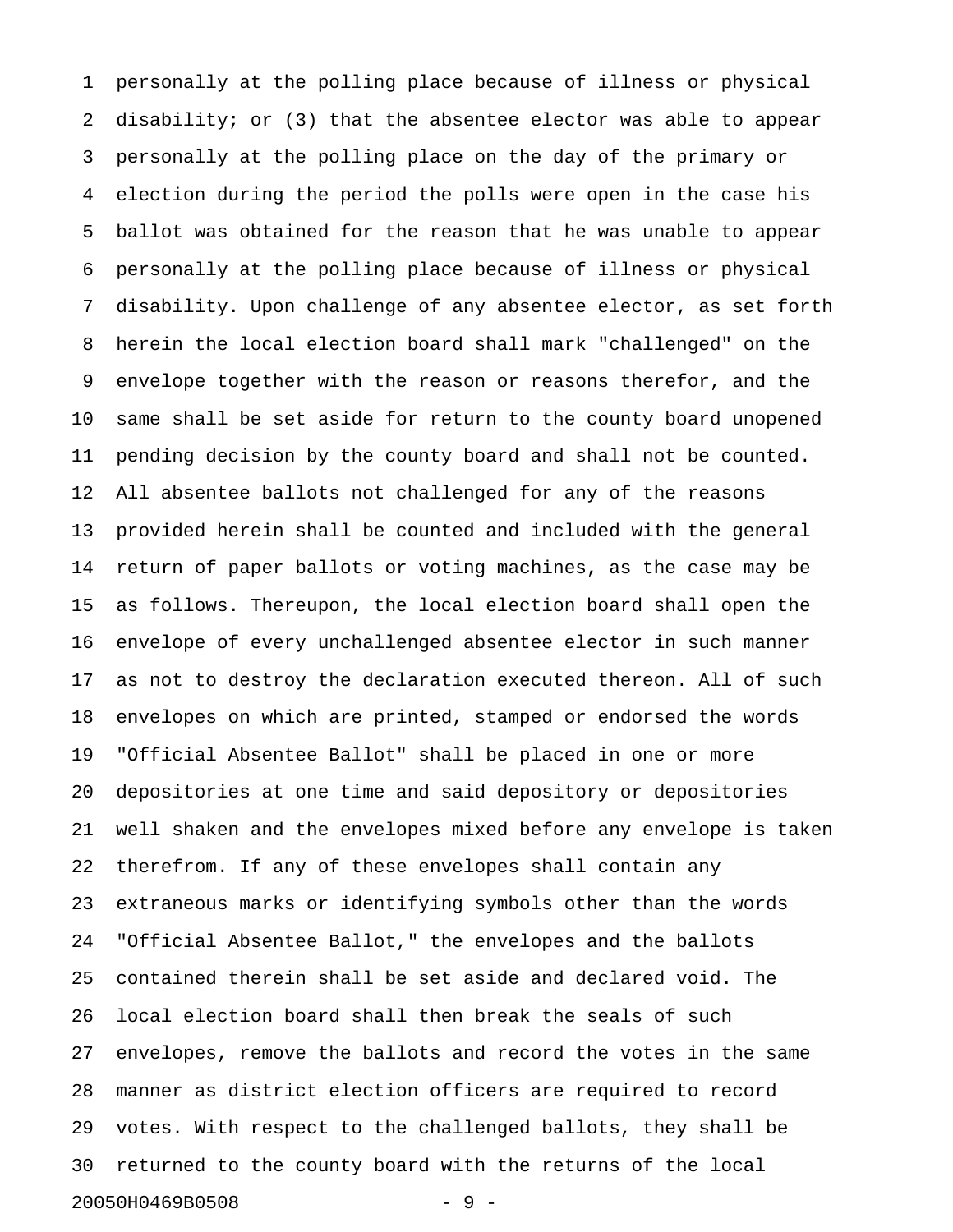1 election district where they shall be placed unopened in a 2 secure, safe and sealed container in the custody of the county 3 board until it shall fix a time and place for a formal hearing 4 of all such challenges and notice shall be given where possible 5 to all absentee electors thus challenged and to every attorney, 6 watcher or candidate who made such challenge. The time for the 7 hearing shall not be later than seven (7) days after the date of 8 said challenge. On the day fixed for said hearing, the county 9 board shall proceed without delay to hear said challenges and, 10 in hearing the testimony, the county board shall not be bound by 11 technical rules of evidence. The testimony presented shall be 12 stenographically recorded and made part of the record of the 13 hearing. The decision of the county board in upholding or 14 dismissing any challenge may be reviewed by the court of common 15 pleas of the county upon a petition filed by any person 16 aggrieved by the decision of the county board. Such appeal shall 17 be taken, within two (2) days after such decision shall have 18 been made, whether reduced to writing or not, to the court of 19 common pleas setting forth the objections to the county board's 20 decision and praying for an order reversing same. Pending the 21 final determination of all appeals, the county board shall 22 suspend any action in canvassing and computing all challenged 23 ballots irrespective of whether or not appeal was taken from the 24 county board's decision. Upon completion of the computation of 25 the returns of the county, the votes cast upon the challenged 26 official absentee ballots shall be added to the other votes cast 27 within the county.

28 (f) Any person challenging an application for an absentee 29 ballot or an absentee ballot for any of the reasons provided in 30 this act shall deposit the sum of ten dollars (\$10.00) in cash 20050H0469B0508 - 10 -